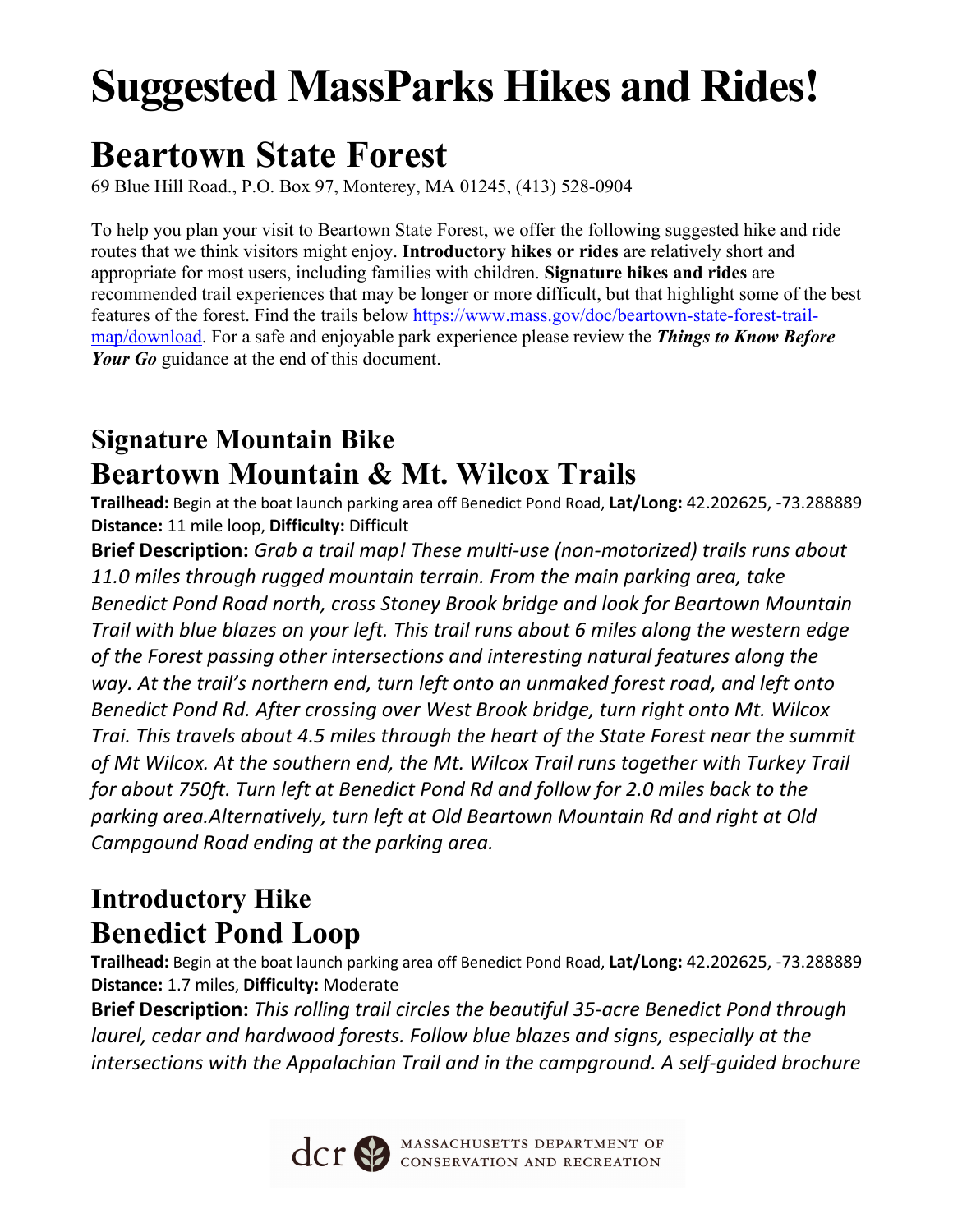*is available here: http://www.mass.gov/eea/docs/dcr/parks/trails/beartown-benedictpond.pdf*

### **Signature Hike Lookout Trail to Vista View**

**Trailhead:** Begin at the boat launch parking area off Benedict Pond Road, **Lat/Long:** 42.202625, -73.288889 **Distance:** 3.5 miles round trip, **Difficulty:** Moderate

**Brief Description:** *From the parking area, hike left through the picnic area, cross the Benedict Pond Dam, to the campground and follow the Pond Loop Trail signs turning left at your first intersection. Follow signs for Mt Wilcox Trail, stay left towards Beartown Mountain Trail. At Benedict Pond Road, turn right and then left on the Lookout Trail. Climb to the vista with sweeping views of the South Taconic Mountains and Catskills in the distance. Return the same way or via another route. Adequate winter backcountry supplies required, warm footwear, traction devices and hiking poles are recommended.*

## **Signature Hike Pond Loop Trail & The Ledges (AT)**

**Trailhead:** Begin at the boat launch parking area off Benedict Pond Road, **Lat/Long:** 42.202625, -73.288889 **Distance:** 3.2 miles round trip, **Difficulty:** Moderate

**Brief Description:** *From the main parking area, take the Pond Loop Trail to your right, after ¼ mile connect with the Appalachian Trail (AT) (White Blazes) and head left/north continuing around the pond. Once you reach Old Beartown Mountain Rd, stay left go over the wooden bridge and immediately turn right onto the AT heading north toward the ledges. After a moderate climb, the trail levels, off, crosses a small foot bridge and spectacular mountain views open up to the south. Follow the AT back down to Old Beartown Mountain Rd and stay right continuing around Benedict Pond on the loop trail. Adequate winter backcountry supplies required, warm footwear, traction devices and hiking poles are recommended.*

#### **Things to Remember:**

- **Time, distance, difficulty:** average hiker pace is estimated at 1.5 miles per hour. Most distances are round-trip. Plan conservatively, start early. Be aware of weather and sunset. Trail difficulty ratings based on ruggedness and gradient are *easy, moderate, or difficult*.
- **Wear weather appropriate clothing,** layer for temperature changes. Appropriate footware is a must. Trails can be wet.
- **Parking at trailheads:** Parking fees may apply. Space may be limited. Be courteous to avoid blocking in others. Do not leave valuables in your car.



**CCT SEPARTMENT OF CONSERVATION AND RECREATION**